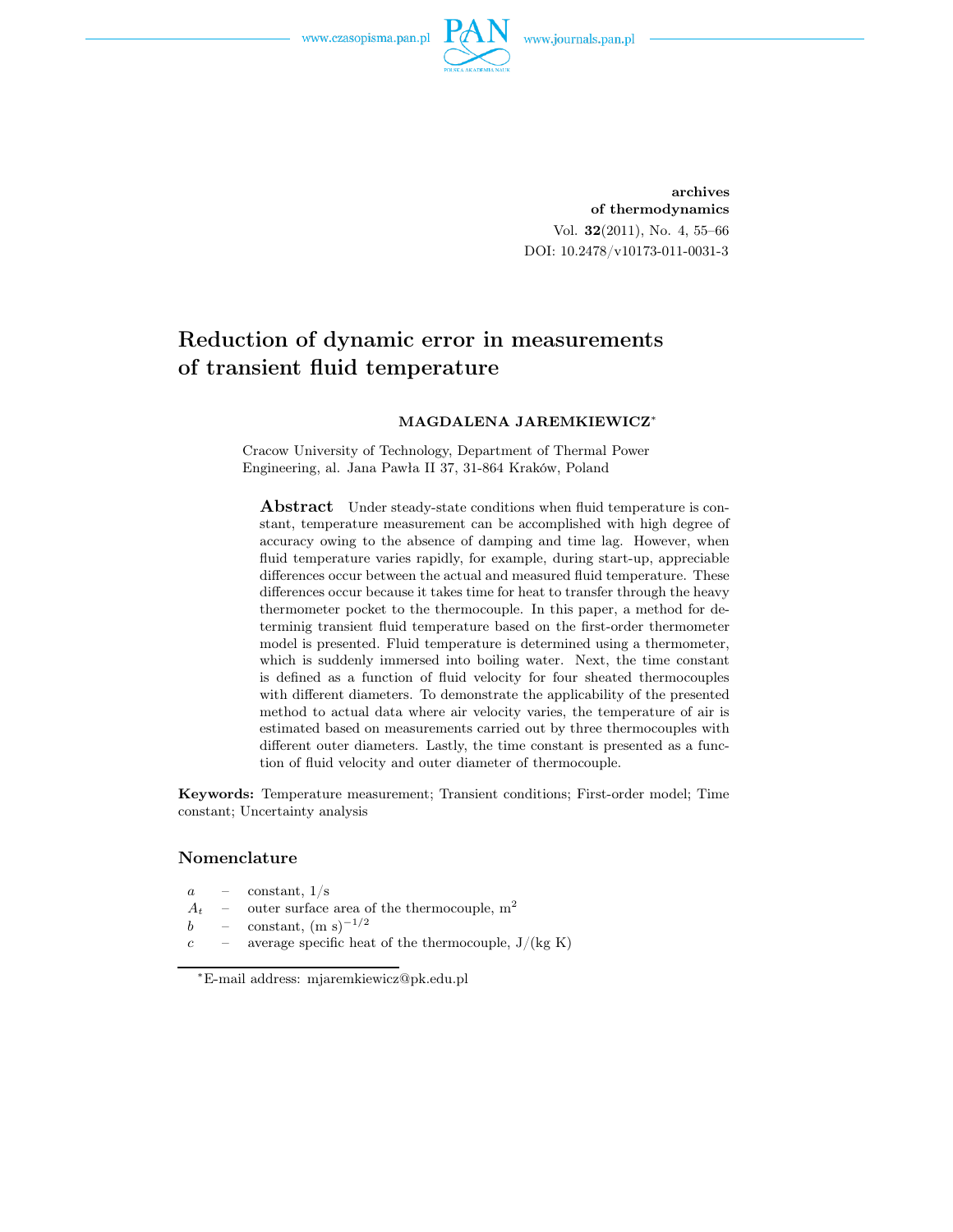www.journals.pan.pl



56 M. Jaremkiewicz

| $d_t$            |                          | outer diameter of thermometer, mm                                |
|------------------|--------------------------|------------------------------------------------------------------|
| f(t)             | $\frac{1}{2}$            | temperature indicated by the thermometer, $^{\circ}C$            |
| $m_t$            | $\overline{\phantom{m}}$ | thermocouple mass, kg                                            |
| S                | $\overline{\phantom{a}}$ | complex variable                                                 |
| $\Delta t$       |                          | $-$ time step, s                                                 |
| $T_0$            |                          | $\blacksquare$ initial thermometer temperature, $\rm{^{\circ}C}$ |
| $T_f$            |                          | $\blacksquare$ fluid temperature, $^{\circ}$ C                   |
| $T(s) =$         |                          | Laplace transform of the thermometer temperature                 |
| $T_f(s)$         | $\frac{1}{2}$            | Laplace transform of the fluid temperature                       |
| $\boldsymbol{u}$ |                          | unit-step response of the thermometer                            |
| w                |                          | $-$ fluid velocity, m/s                                          |
|                  |                          |                                                                  |

#### Greek symbols

- $\alpha_t$  heat transfer coefficient on the outer surface of the thermocouple,  $W/(m^2K)$
- $\tau$  time constant of the thermometer in the first order model, s

### 1 Introduction

Most of the studies on temperature measurements concentrate on steadystate measurements of the fluid temperature [1–9]. Only the unit-step response of thermometers is considered to estimate the dynamic error of the temperature measurement. Little attention is paid to measurements of transient fluid temperature, despite the great practical significance of the problem [10–12]. It is very difficult to measure the transient temperature of steam or flue gases in thermal power stations. Massive housings and low heat transfer coefficients cause the measured temperature to differ significantly from the actual temperature of the fluid. Some particularly heavy thermometers have time constants of three minutes or more, thus requiring about 15 min for a single measurement. On the other hand, some thermometer designs include more than one time constant in order to describe the transient response of a temperature sensor immersed in a thermowell. Measuring the temperature of a medium in a controlled process may require having two or three time constants that characterise the transient thermometer response.

The problem of dynamic errors in temperature measurements of a superheated steam becomes particularly important when superheated steam temperature control systems use injection coolers (spray attemperators). Due to the large inertia of the thermometer, measurement of the transient temperature of the fluid can be inaccurate, thus adversely affecting the automatic control of the superheated steam system. A similar problem is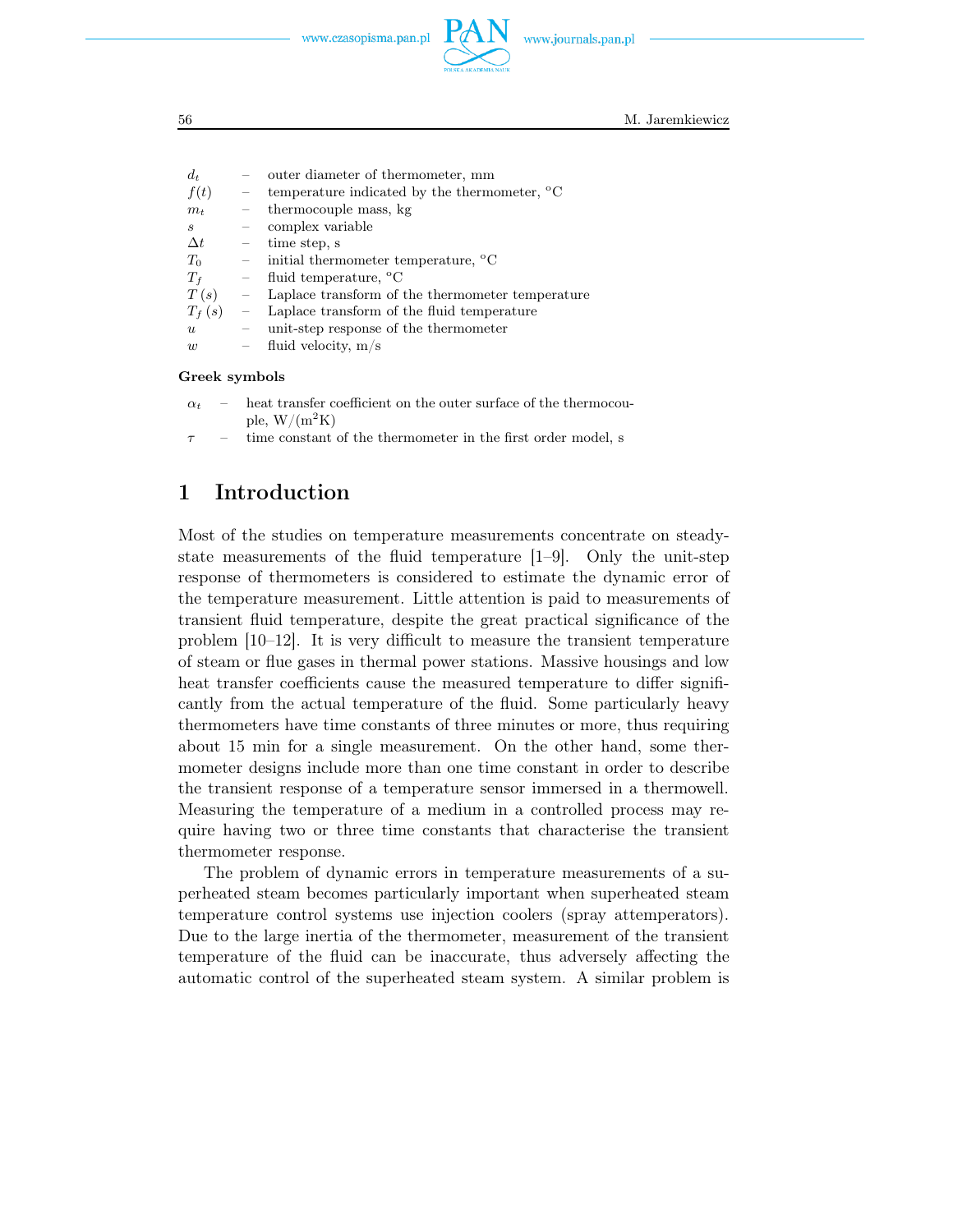

Reduction of dynamic error in measurements of transient fluid temperature 57

encountered in flue gas temperature measurements, since the thermometer time constant and time delay are large.

In this paper, a method of determining the transient temperature of the flowing fluid on the basis of thermometer temperature time changes is presented. In this method, the thermometer is considered to be the firstorder inertia device. A local polynomial approximation based on nine points is used for the approximation of temperature changes. This assures that the first derivative of this function, which represents how the thermometer temperature changes with time, will be very accurate. The temperature time history when the fluid temperature increases step-wise is also determined using the proposed method.

### 2 Mathematical models of thermometers

Typically, thermometers are modelled as elements with lumped thermal capacity. Such a model assumes that temperature of a thermometer is only a function of time and neglects temperature differences that occur within the thermometer itself. Temperature changes of the thermometer in time  $T(t)$  can be described by an ordinary first-order differential equation (i.e. first-order thermometer model)

$$
\tau \frac{dT(t)}{dt} + T(t) = T_f(t) , \qquad (1)
$$

where  $\tau = m_t c / (\alpha_t A_t)$  and the initial condition is:

$$
T(0) = T_0 = 0.
$$
 (2)

For structurally complex thermometers that measure the temperature of a fluid under high pressure, the accuracy of the first order model (1) is inadequate [13].

The initial problem  $(1)$ – $(2)$  was solved using the Laplace transformation. The operator transmittance  $G(s)$  then assumes the following form:

$$
G(s) = \frac{T(s)}{T_f(s)} = \frac{1}{\tau s + 1}.
$$
 (3)

For the step increase of the fluid temperature from  $T_0 = 0$  °C to the constant value  $T_f$ , the Laplace transform of the fluid temperature assumes the form  $T_f(s) = T_f/s$  and the transmittance formula can be simplified to:

$$
\frac{T(s)}{T_f} = \frac{1}{s\left(\tau s + 1\right)}\,. \tag{4}
$$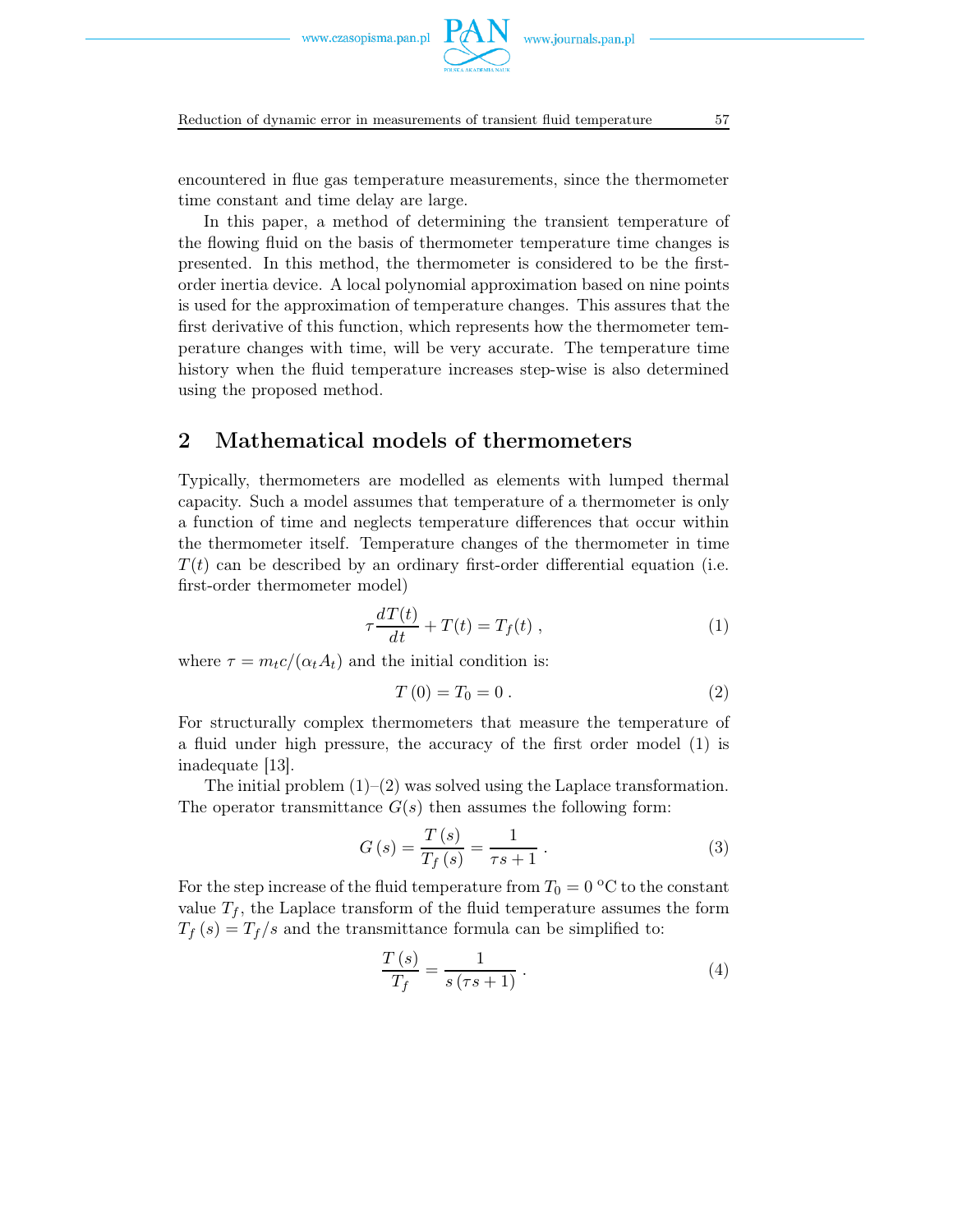

58 M. Jaremkiewicz

After writing Eq. (4) in the form:

$$
\frac{T(s)}{T_f} = \frac{1}{s} - \frac{1}{(s + \frac{1}{\tau})}
$$
(5)

it is easy to find the inverse Laplace transformation and determine the thermometer temperature as a function of time:

$$
u(t) = \frac{T(t) - T_0}{T_f - T_0} = 1 - \exp\left(-\frac{t}{\tau}\right) .
$$
 (6)

In this study, the time constant  $\tau$  in Eq. (6) will be estimated from experimental data. The fluid temperature can then be determined on the basis of measurement histories from the thermometer temperature  $T(t)$  and known time constant  $\tau$ .  $T(t)$  and its the first-order time derivative can be smoothed using the formulas [3]:

$$
T(t) \approx \frac{1}{693} \left[ -63f(t - 4\Delta t) + 42f(t - 3\Delta t) + 117f(t - 2\Delta t) + +162f(t - \Delta t) + 177f(t) + 162f(t + \Delta t) + +117f(t + 2\Delta t) + 42f(t + 3\Delta t) - 63f(t + 4\Delta t) \right],
$$
\n(7)

$$
T'(t) = \frac{dT(t)}{dt} \approx \frac{1}{1188\Delta t} [86f(t - 4\Delta t) - 142f(t - 3\Delta t) - 193f(t - 2\Delta t) - 126f(t - \Delta t) + 126f(t + \Delta t) + 193f(t + 2\Delta t) + 142f(t + 3\Delta t) - 86f(t + 4\Delta t)],
$$
\n(8)

where  $f(t)$  denotes the temperature indicated by the thermometer, and  $\Delta t$ is a time step. This smoothing eliminates, at least in part, the influence of random errors in the thermometer temperature measurements  $T(t)$  on the determined fluid temperature  $T_f(t)$ . If temperature measurement histories are not overly noisy, the first-order derivative can be approximated by the central difference formula

$$
T'(t) \approx \frac{f(t + \Delta t) - f(t - \Delta t)}{2\Delta t}.
$$
\n(9)

Equation (1) can also be used for determining fluid temperature  $T_f(t)$  when the time constant of the thermocouple  $\tau$  is a function of fluid velocity w. After substituting the time constant  $\tau(w)$  into Eq. (1), we can determine fluid temperature  $T_f(t)$  for different fluid velocities using the proposed method.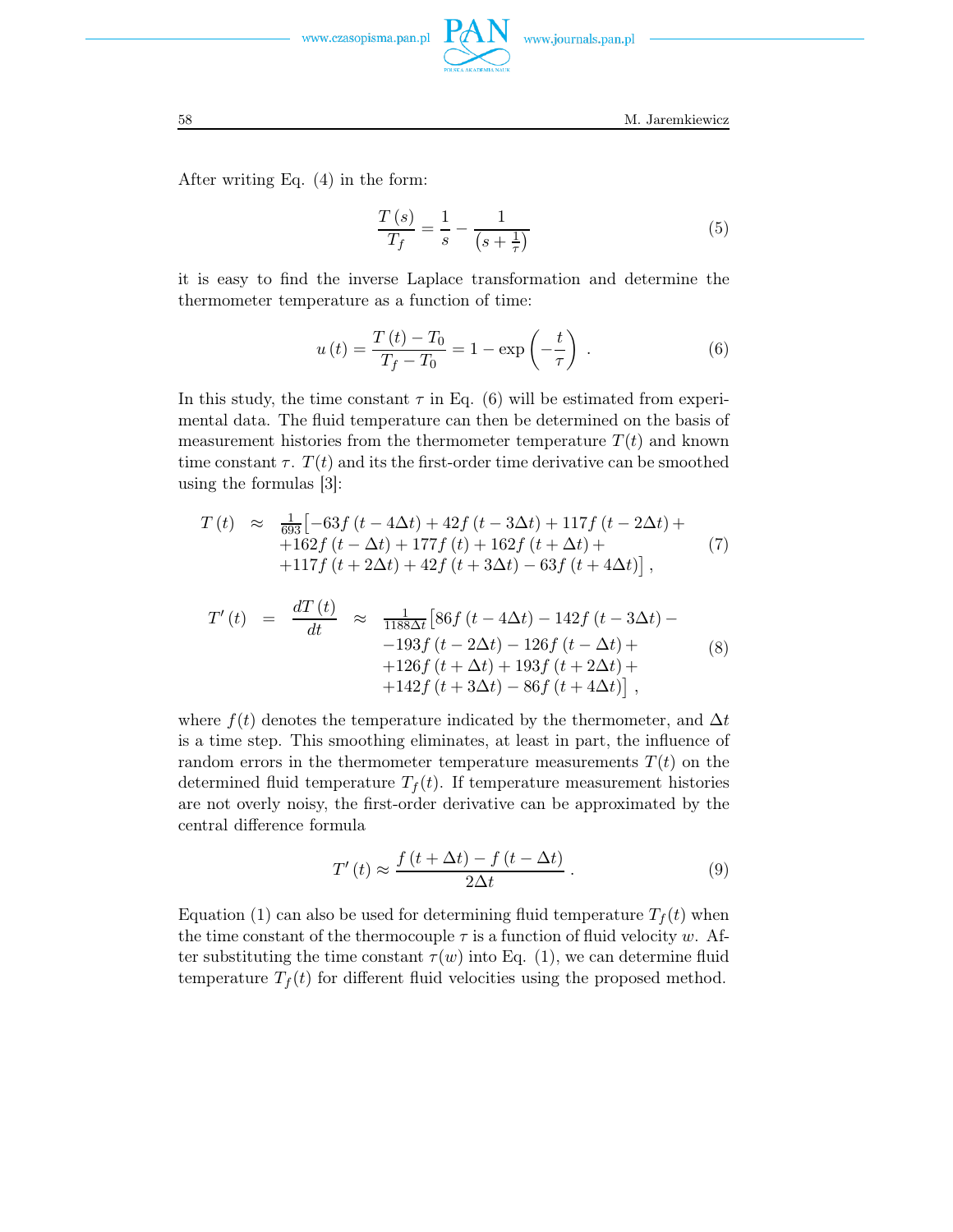

### 3 Experimental determination of time constants

The method of least squares is used to determine the time constant  $\tau$  in Eq. (6). The value for the time constant is found by minimising the function S:

$$
S = \sum_{i=1}^{N} [u_m(t_i) - u(t_i)]^2 = \min ,
$$
 (10)

where  $u(t_i)$  is the approximating function given by Eq. (6), and N denotes the number of measurements  $(t_i, u_m(t_i))$ . Here, the sum of the squares of the deviations of the measured values  $u_m(t_i)$  from the fitted values  $u(t_i)$ is minimised. Once the time constant  $\tau$  has been determined, it can be substituted into Eq. (10) to find the value for  $S_{min}$ .

The uncertainties in the calculated time constant  $\tau$  are estimated using the mean square error [14–16]:

$$
S_N = \sqrt{\frac{S_{\min}}{N-m}}\,,\tag{11}
$$

where m is the number of time constants (i.e.  $m = 1$  for Eq. (6)). Based on the calculated mean square error  $S_N$ , which is an approximation of the standard deviation, the uncertainties in the determined time constants can be calculated using the formulas given in the TableCurve 2D software [16].

## 4 Determining the fluid temperature on the basis of time changes in the thermometer temperature

A sheathed thermocouple with outer diameter 1.5 mm at the ambient temperature was suddenly immersed into hot water at saturation temperature; the results are presented in Fig. 1. The thermometer temperature data was collected using the Hottinger-Baldwin Messtechnik data acquisition system. The measured temperature changes were approximated using Eq. (6), and the time constant  $\tau$  in Eq. (6) was determined using the TableCurve 2D code [16]. The estimated value of the time constant and the uncertainty at the 95% confidence level is  $\tau = 1.54 \pm 0.09$  s.

First, the transient fluid temperature  $T_f(t)$  was calculated using Eq. (1) together with Eqs. (7) and (8). Then, the raw temperature data was used. The first-order time derivative  $dT/dt$  in Eq. (1) was also calculated using the central difference quotient of Eq. (9). The results shown in Fig. 1 indicate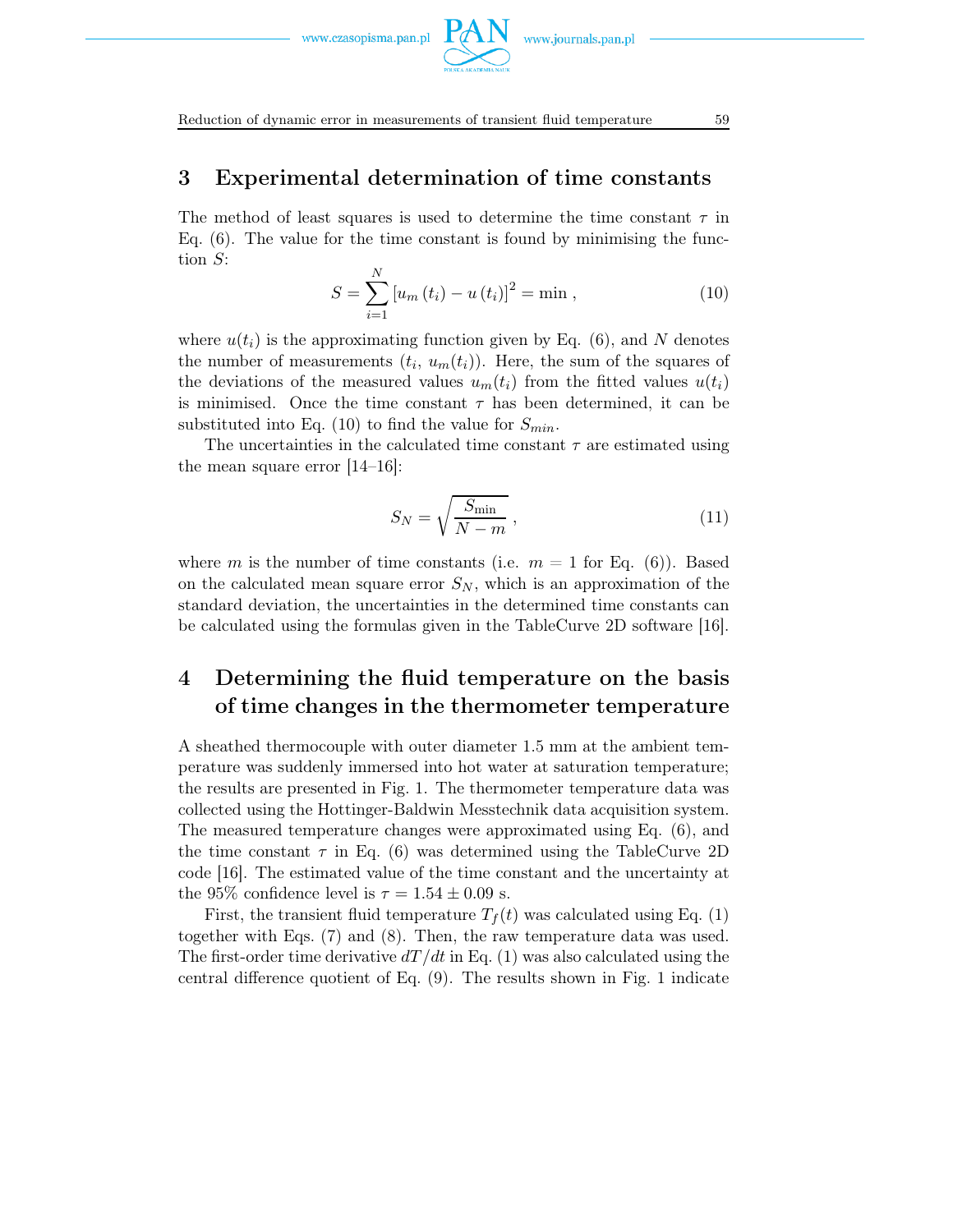

that the central difference approximation of the time derivative in Eq. (1) leads to less accurate results, since it is more sensitive to random errors in the experimental data.



Figure 1. Fluid and thermometer temperature changes determined from the first-order Eq. (1) for the sheathed thermocouple with outer diameter 1.5 mm.

## 5 Time constant as a function of fluid velocity and outer diameter of thermocouple

The thermocouple time constant  $\tau$  for various air velocities w were determined in an open benchtop wind tunnel (Fig. 2). The WT4401-S benchtop wind tunnel is designed to give uniform flow rate over a 100 mm  $\times$  100 mm cross section [17]. The variations of the thermocouple time constants  $\tau$  with the fluid velocity for the sheathed thermocouples with the outer diameter of 0.5 mm, 1.0 mm, 1.5 mm and 3.0 mm are shown in Fig. 3. The experimental data collected for the four thermocouple diameters of 0.5 mm, 1.0 mm, 1.5 mm, and 3.0 mm, as presented in Fig. 3, were approximated by the least squares method. The following function was thus obtained:

$$
\tau = \frac{1}{a + b\sqrt{w}} \,,\tag{12}
$$

where  $\tau$  is expressed in s, and w in m/s.

The best estimates for the constants  $a$  and  $b$ , with uncertainty at the 95% confidence level, for the thermocouples with the following outer diameters are: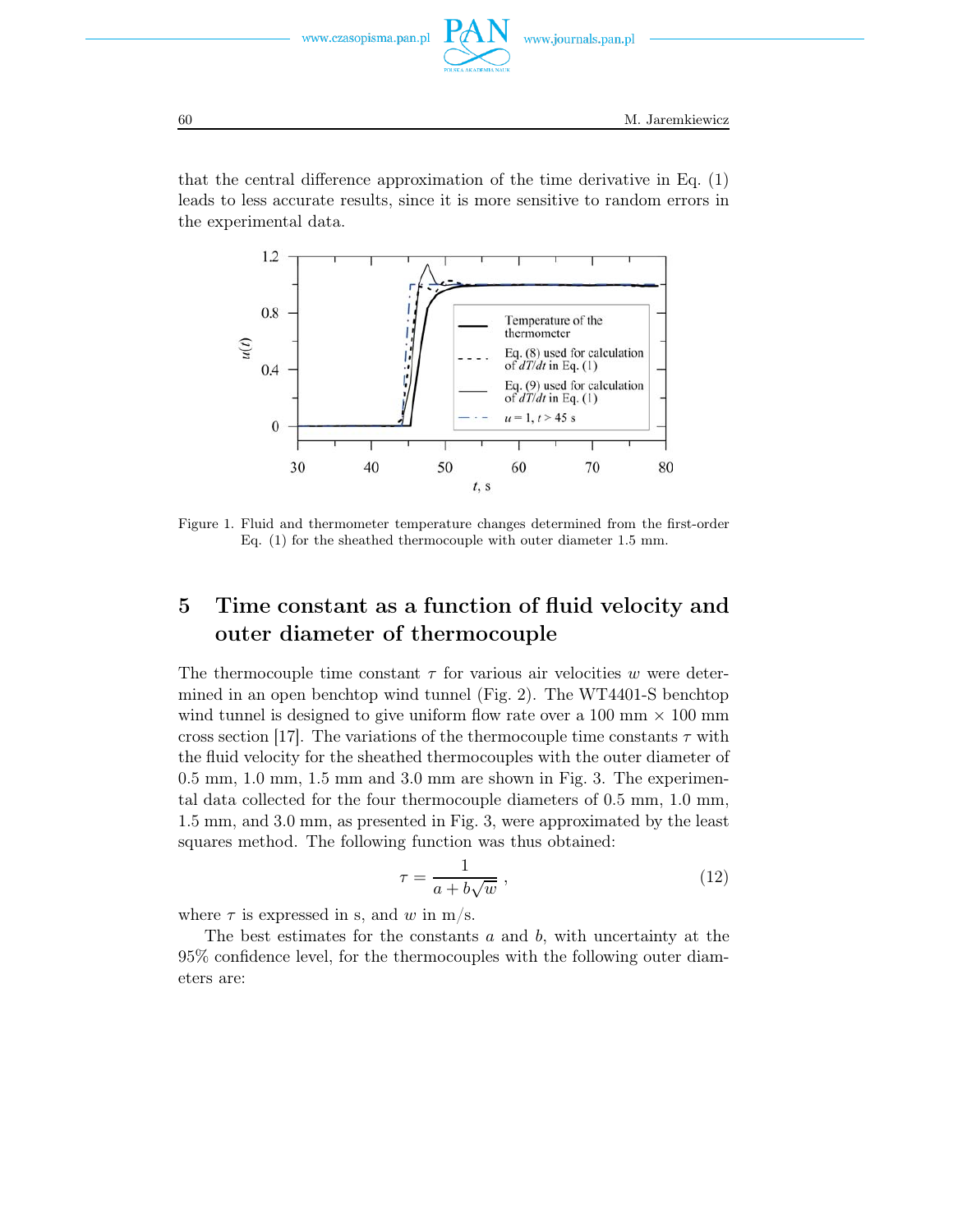



Figure 2. Benchtop wind tunnel used for determining the thermocouple time constant.

- $d_t = 0.5$  mm  $a = 0.004337 \pm 0.000622$  1/s,  $b = 0.022239 \pm 0.001103$  (m s)<sup>-1/2</sup>;
- $d_t = 1.0$  mm  $a = 0.020974 \pm 0.006372 \frac{1}{s}$ ,  $b = 0.103870 \pm 0.011240 \ (m \text{ s})^{-1/2}$ ;
- $d_t = 1.5$  mm  $a = 0.040425 \pm 0.003301$  1/s,  $b = 0.056850 \pm 0.004479$  (m s)<sup>-1/2</sup>;
- $d_t = 3.0$  mm  $a = 0.128220 \pm 0.035716 \frac{1}{s}$ ,  $b = 0.220641 \pm 0.051122 \text{ (m s)}^{-1/2}$ .

The time constant of the thermocouple  $\tau = m_t c / (\alpha_t A_t)$  depends strongly on the heat transfer coefficient  $\alpha_t$  on the outer thermometer surface, which in turn is a function of the air velocity [18]. When the velocity and temperature of air stream change in time, the velocity-dependent time constant in Eq. (12) can be used in Eq. (1) to estimate the air temperature based on the temperature readings from the sheathed thermocouples.

To prove the utility of the above method in determining transient temperature, the temperature of the fluid in the open wind tunnel (Fig. 4) was measured by K-type sheathed thermocouples with outer diameters of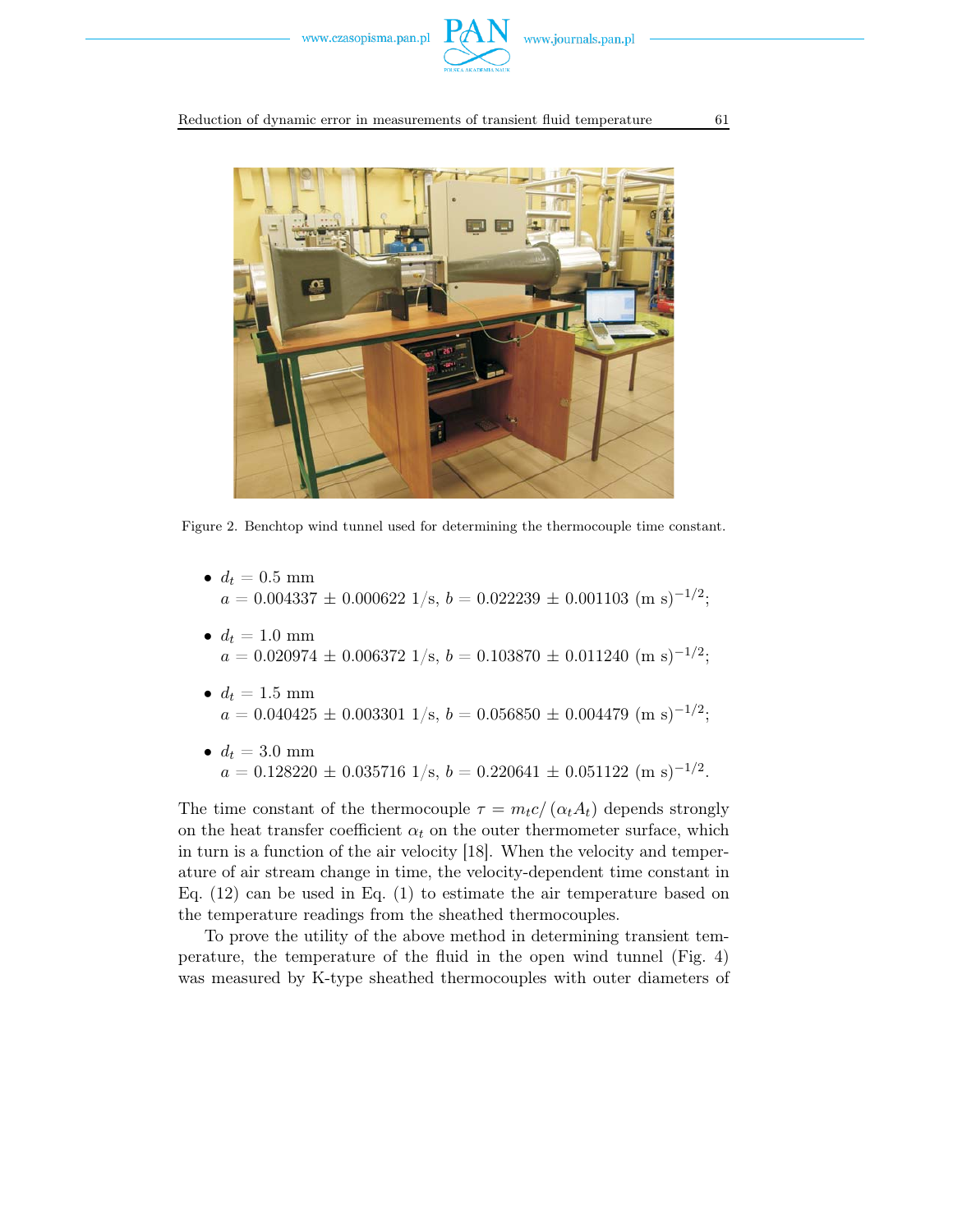



Figure 3. Time constants  $\tau$  of sheathed thermocouples with outer diameters of 0.5 mm, 1.0 mm, 1.5 mm, and 3.0 mm as a function of air velocity  $w$  with 95% confidence interval limits.

0.5 mm, 1.0 mm, and 1.5 mm. Air in the tunnel was heated by a heat exchanger and its velocity was also altered. The thermocouples measured the temperature behind the heat exchanger and were placed very close together (i.e. they measured the same temperature, but did not influence each other). Variation in the air velocity was measured by the vane anemometer FV A915 S220. Both the velocity and temperature data were collected using the Ahlborn ALMEMO 5990-0 data acquisition system.

The comparison of the computed temperatures with the measured temperatures, when the time constants of the thermocouples are known, shows that the above method provides decent results (Fig. 5). The results are very accurate, especially for the thermocouples with outer diameters of 0.5 mm and 1.0 mm. In the case of the thermocouple with outer diameter 1.5 mm, there is a small difference between its computed temperature and the other computed temperatures. This difference is due to a large value of the time constant  $\tau$  for the 1.5 mm thermocouple.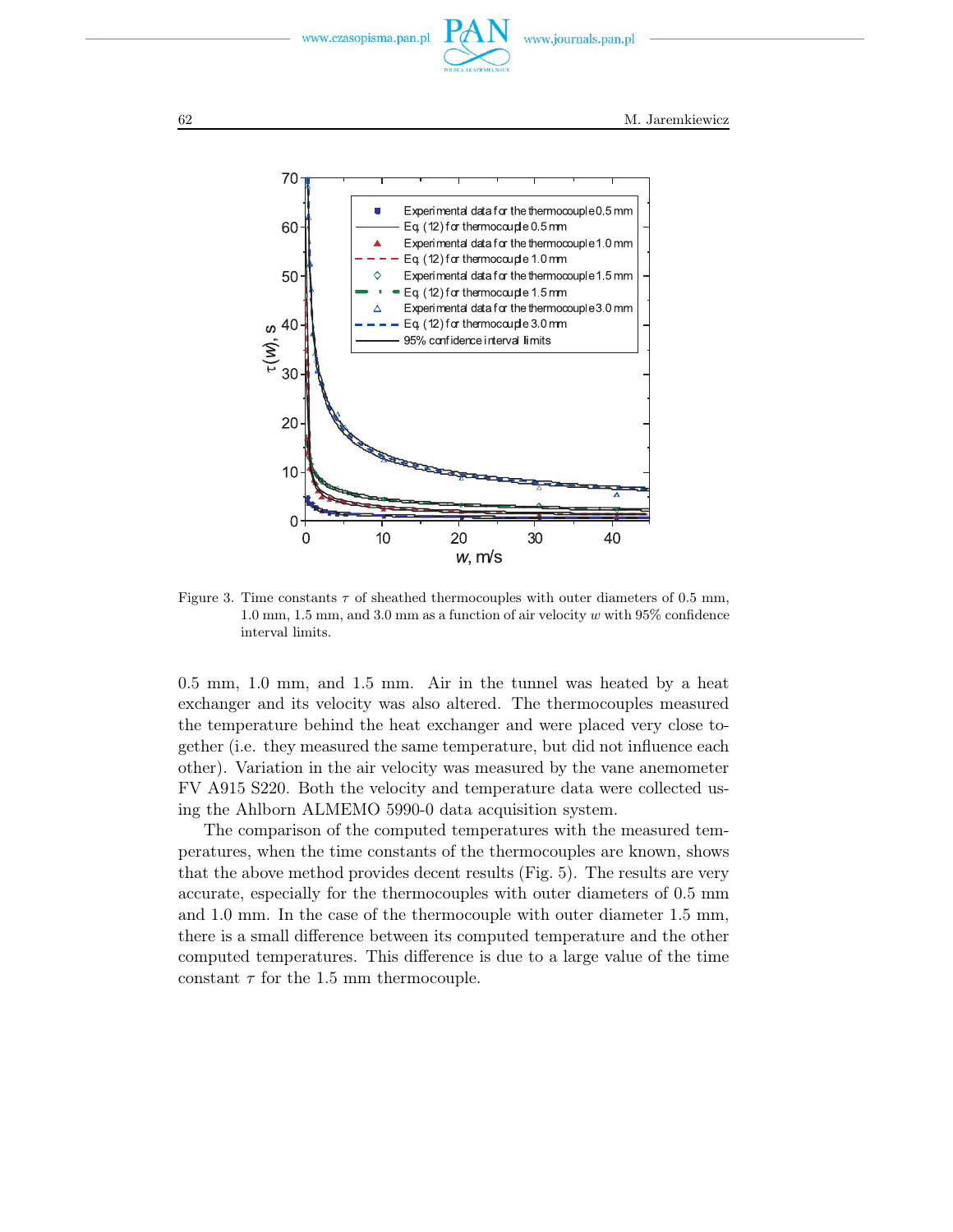



Figure 4. Diagram of open wind tunnel [19]:  $A$  – heat exchanger,  $B$  – fan,  $C$  – chamber,  $D$  – air channel,  $E$  – water outlet pipe,  $F$  – hot water feeding pipe.

Based on the computed time constants determined for various velocities for thermocouples with outer diameters of 0.5 mm, 1.0 mm, 1.5 mm, and 3.0 mm, one universal function can be obtained. Data were approximated using the method of least squares by the following function:

$$
\tau = \frac{a - bd_t - c \ln w + d (\ln w)^2}{1 - ed_t + fd_t^2 - gd_t^3 + h \ln w},
$$
\n(13)

where  $\tau$  is expressed in s,  $d_t$  in mm and w in m/s. The best estimates for the constants a, b, c, d, e, f, g and h, with uncertainty at the  $95\%$ confidence level are:  $a = 0.997 \pm 0.729$ ,  $b = -0.00797 \pm 0.84119$ ,  $c = -0.316$  $\pm$  0.337,  $d = 0.0269 \pm 0.1092$ ,  $e = -1.76 \pm 0.37$ ,  $f = 1.07 \pm 0.34$ ,  $g = -0.196$  $\pm$  0.076,  $h = 0.00192 \pm 0.02757$ .

Equation (13) was determined using the TableCurve 3D software [20], with a time constant coefficient of determination  $r^2$  of 0.997. The function  $\tau = f(d_t, w)$  and its related experimental data are presented in Fig. 6.

#### 6 Conclusions

The method presented in this paper for measuring the transient temperature of a fluid can be used for the on-line monitoring of fluid temperature change with time. This method, where the thermometer is modelled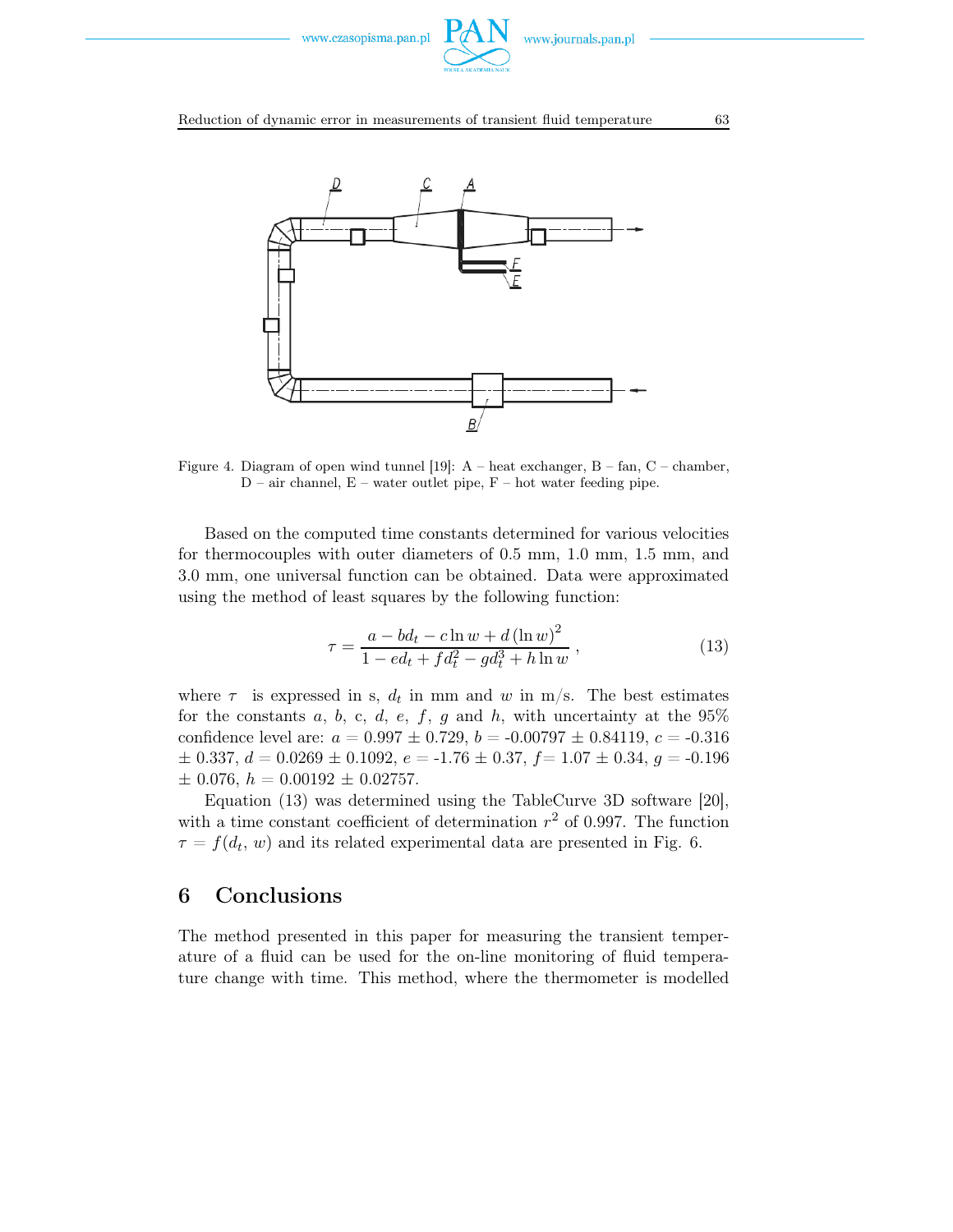



Figure 5. Temperature of the air measured by the thermocouples with outer diameters of 0.5 mm, 1.0 mm, and 1.5 mm and temperature calculated by Eq. (1) when the velocity of the air was changed.

using the ordinary first-order differential equation, is appropriate for thermometers that have small time constants. In such cases, the delay of the thermometer is small in comparison to the changes of the temperature of the fluid. When the delay of the thermometer is big, considering the thermometer as a second-order inertia device is more appropriate. Substantial stability and accuracy of the computed actual fluid temperature from the measured thermometer temperature can be achieved by using a 9-point digital filter. The technique proposed in this paper can also be used when the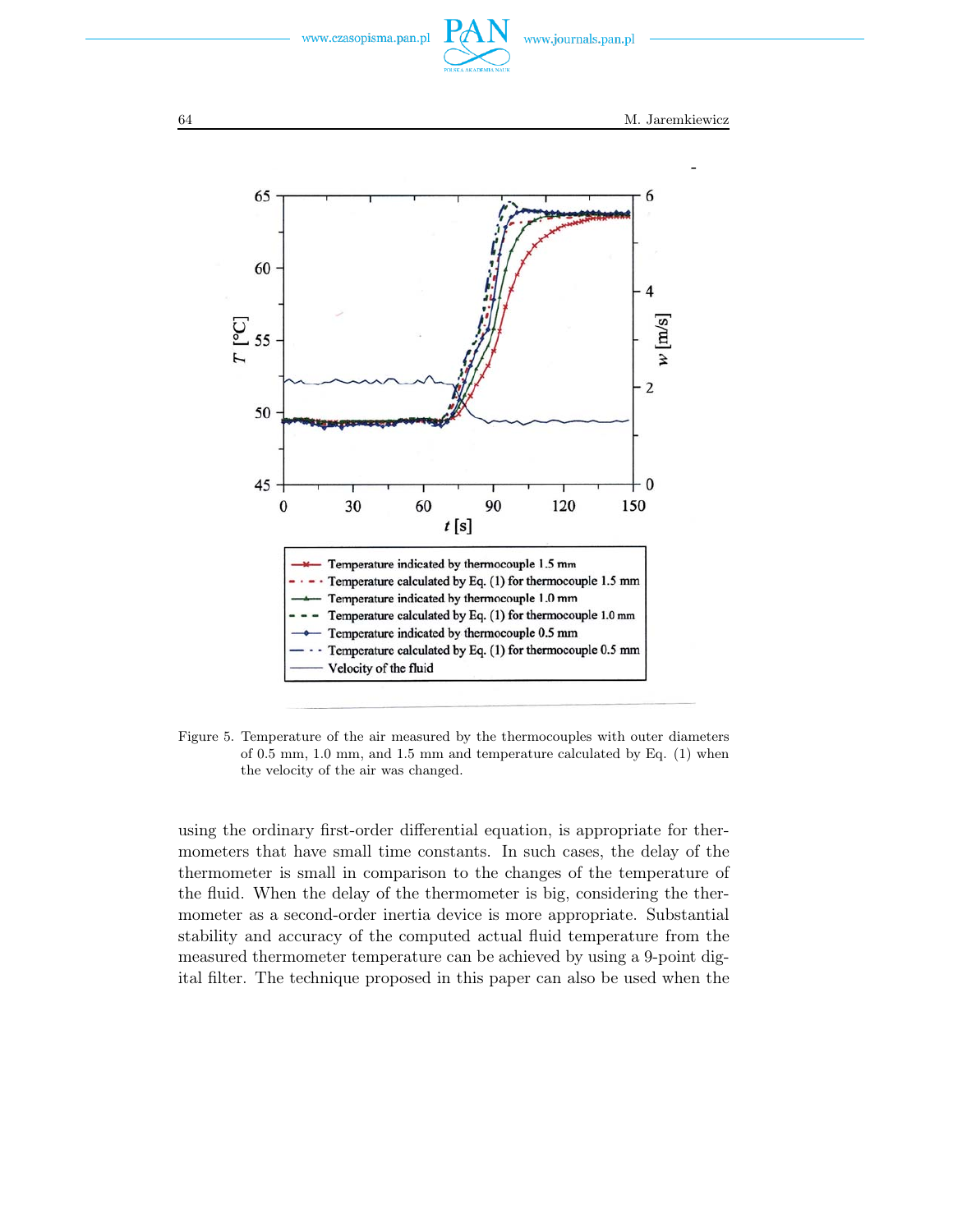



Figure 6. Time constant  $\tau$  as a function of the fluid velocity w and the outer diameter of the thermocouple d*t*.

thermometer time constant is a function of fluid velocity. A comparison of the computed temperatures of air, whose velocity was varied, based on measurements by three thermocouples with different outer diameters, gave confidence to the accuracy of the presented method.

*Received 10 October 2011*

## References

- [1] Nicholas J.V., White D.R.: *Traceable Temperatures. An Introduction to Temperature Measurement and Calibration*, 2nd edn. Wiley, New York 2001, 140–145.
- [2] Michalski L., Eckersdorf K., McGhee J.: *Temperature Measurement*, Wiley, Chichester 1991.
- [3] Wiśniewski S.: *Temperature Measurement in Engines and Thermal Facilities*, WNT, Warszawa 1983 (in Polish).
- [4] Taler J.: *Theory and Practice of Identification of Heat Transfer Processes*. Zakład Narodowy imienia Ossolińskich, Wrocław 1995 (in Polish).